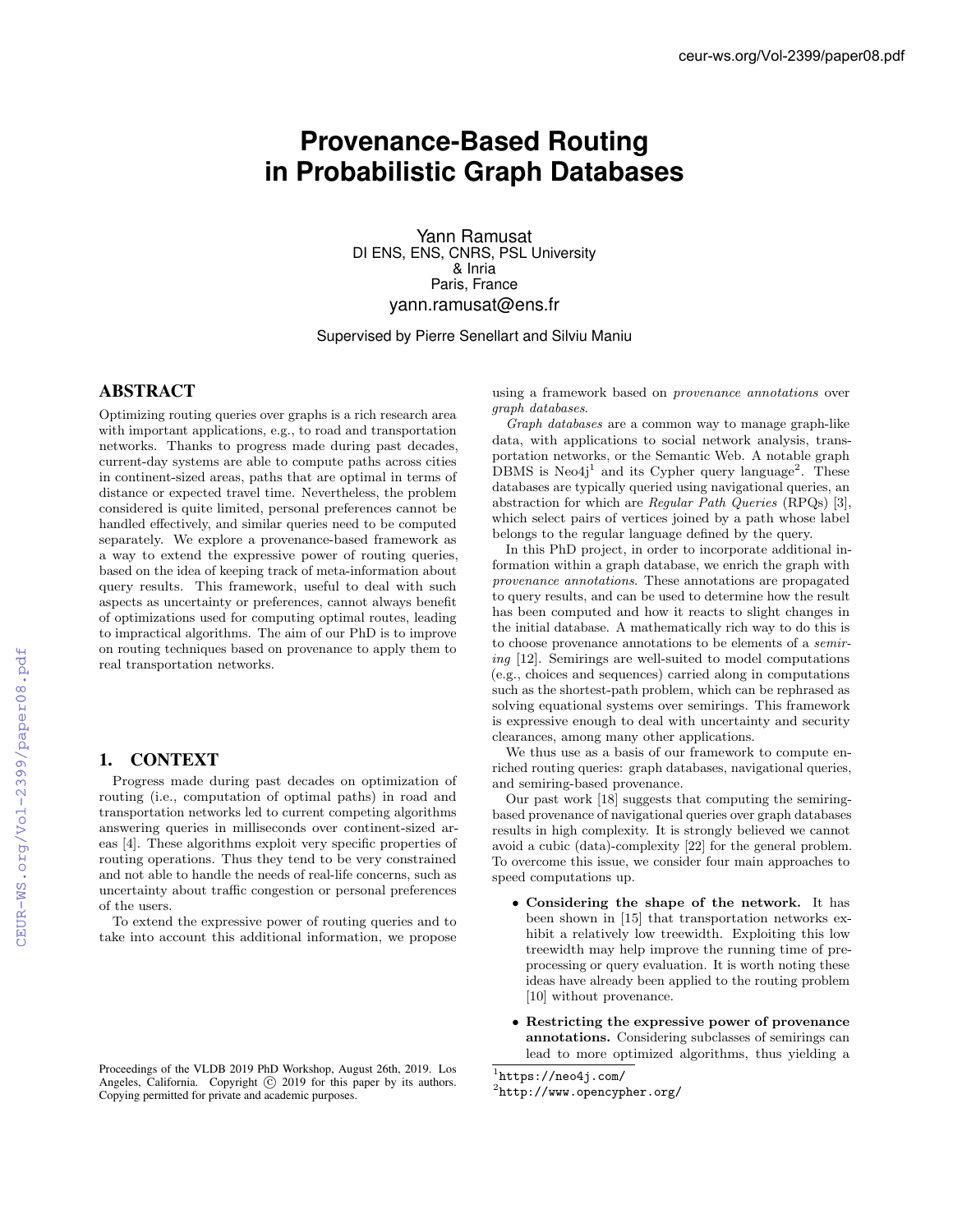trade-off between expressive power and cost of computation.

- *•* Linking to other models. Previous work has considered optimizing the computation of provenance for recursive query languages such as Datalog [12, 9]; relating RPQs over graphs to these models may allow reusing these optimization techniques.
- *•* Adapting state-of-the-art routing algorithms. Standard routing algorithms are orders of magnitude faster than provenance-aware routing algorithms because they rely on very specific properties of routing operations. It is worth determining whether they can be generalized for our purpose.

Ultimately our PhD aims to offer a strong theoretical foundation for future systems supporting non-trivial real-life routing applications. These four main directions need to be combined in an effective way to allow designers of such systems to apply the fastest algorithm possible without losing the capacity to handle the needs of their users.

The document is organized as follows: Section 2 discusses in more detail the state of the art in routing and provenanceaware routing algorithms. We then present in Section 3 some preliminary results based on some improvements of already known algorithms for specific classes of semirings (*bounded* semirings, *distributive lattices*, etc.). This leads us to Section 4 where we present a roadmap for the next two years and a half of our PhD research.

# 2. STATE OF THE ART

We will focus on two different areas of the research literature: one for the algorithms for the (simple) routing problem and one dedicated to algorithms for provenance-based routing in the context of our framework.

*Routing algorithms.* We provide an overview of the current techniques in routing we think ready to be generalized to our settings. Mostly, current competing algorithms rely either on the inherent hierarchy of the network (*hierarchical techniques*) or on the precomputation of distances between well-chosen pairs of vertices (*bounded-hop techniques*) [4].

*Hierarchical techniques* are based on the observation a subnetwork of important roads (such as highways) concentrate the traffic between sufficiently far away cities. This allows to scan few vertices for long distance queries. Two major algorithms belong to this framework: Contraction Hierarchies [11] and Reach [13].

On the other side, *bounded-hop techniques* such as Labeling algorithms [17] or Transit Nodes Routing [5, 6] permit to answer queries based on a virtual network composed of precomputed shortcuts and limiting to few-hop paths.

These two kinds of techniques can rely on each other, for example the choice for hops in the Labeling algorithm can be done based on the most important nodes discovered by the first step of a contraction hierarchy [4].

In [2] a new measure of the network (the *Highway dimension*) has been introduced. This measure provides a way to justify from a theoretical point of view the (sublinear) complexity of most of these techniques, dramatically helping our understanding of these techniques.

*Provenance-aware routing algorithms.* In [18] we generalized three existing graph algorithms to compute the provenance of regular path queries over graph databases. Each algorithm yields a different trade-off between time complexity and generality, as each requires different properties over the semiring.

Together, these algorithms already cover a large class of semirings used for provenance (top-k, security, etc.).

Experimental results suggest these approaches are complementary and practical for various kinds of provenance indications, even on a relatively large transport network.

In the following we do a brief review of them, their complexity and the situations were they can be applied.

- *•* Dijkstra's algorithm can be successfully applied for computing single-source provenance. This algorithm can be applied whenever we have 0*-closed totally ordered* semirings (also known as *bounded* or *absorptive* semirings) [18]. Under these restrictions we can still compute security clearances.
- *•* Mohri's algorithm [16] for the case when annotations belong to *k-closed* semirings. This algorithm is exponential in theory but experimental studies [16, 18] showed this algorithm is in fact practical in a real context. Under these restrictions we can compute for example top-*k* shortest-paths and top-*k* distinct shortest-paths. Note these restrictions are weaker as for Dijkstra so we can still apply this algorithm for security clearances.
- *•* The last algorithm is inspired by the node elimination method to obtain the language recognized by a finite state automaton [8]. Notice that this problem can be expressed inside our framework using the *semiring of formal languages*. The provenance for one pair of nodes (*x, y*) is precisely the language recognized by the automaton with *x* as initial state and *y* as final state. We can then compute single-pair provenance without any restriction on the underlying semiring.

In introduction we were referring to semirings as being well-suited structures to model several problem classes in computer sciences. These problems can be unified using matrices over  $*$ -semirings (also known as *closed* semirings), semirings with a star operation. The theory of matrices over ⇤*-semirings* [14, 1] exhibit number of similarities with linear algebra. All-pairs graph provenance is then equivalent to the computation of the *asteration* of the matrix corresponding to the graph representation with provenance tags as cell-values.

Notice the graph provenance is in fact an (infinite) sum over the provenances of all paths from the source node leading to the target node. Previous algorithms work over \*-semirings. Infinite sums can only appear because of circles in our graphs, so we only need to be able to sum all the powers of a given values. To have a result semantically correct we need to ensure that  $a^* = \sum_{n=1}^{\infty} a^n$  $\sum_{n=0} a^n$  and that associativity and distributivity extends to these infinite sums. This class of semirings is commonly known as *countably complete star semirings*, or *c-complete star semirings*.

#### 3. PRELIMINARY RESULTS

We now briefly present our preliminary results, achieved during the first months of our PhD research. We emphasize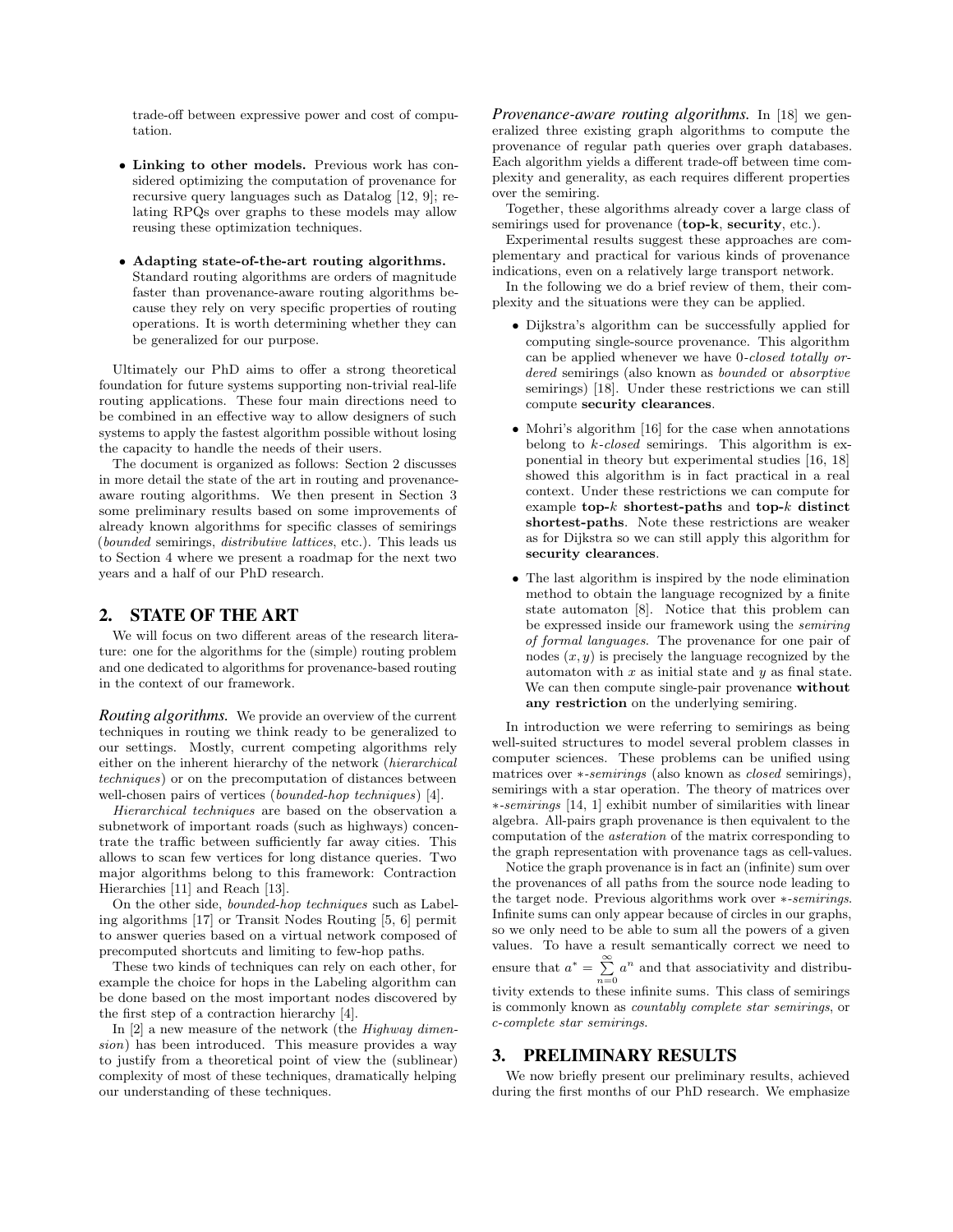

Figure 1: Taxonomy of the semirings we can use for graph provenance along with their key properties and/or associated algorithms.

how they allowed us to answer our research questions and how they can be classified according to the four main approaches discussed in the introduction.

*A taxonomy of semirings.* As a first task, to obtain a better understanding of the domain of semiring-based provenance, we classified all classes of semirings of interest, along with their key properties or the best-known algorithm for provenance-based routing in these semirings. We then produced a taxonomy of these semirings, that is graphically represented as Figure 1.

*0-closed semirings.* Our first concern was to overcome the need of a natural total order to ensure correctness of Dijkstra's algorithm. In [18], we gave an example where Dijkstra's algorithm fails when the semiring is 0-closed but not totally ordered: the semiring of natural numbers with greatestcommon-divisor and least-common-multiple as semiring operators. For this class of 0-closed semirings, already a strong restriction, we do not know of any algorithm more efficient for the single-pair problem than either node elimination (cubic time) or Mohri's algorithm (exponential in theory, relatively efficient in practice). This is a huge gap with the situation of 0-closed totally ordered semirings for which Dijkstra's algorithm is polynomial-time. Our investigations led us to consider the case of 0*-closed multiplicatively idempotent semirings* (0-closed semirings in which multiplication is idempotent). It turns out these are equivalent to *bounded distributive lattices* [7]. A prominent example of such semiring in the database context is the  $PosBool(X)$  provenance semiring [12].

Relying on the rich mathematical theory behind lattices, we were able to design a parameterized algorithm based on Dijkstra's algorithm answering single-source provenance with a parameterized number of calls of Dijkstra's algorithm. We consider as a parameter the width of the chain decomposition of the *join-irreducible* elements of the lattice [20]. Intuitively, each element of the lattice can be uniquely represented as a combination of *join-irreducible* elements. Considering a *chain decomposition* of these elements allow for applying Dijkstra independently for each component of the product as they all are totally ordered.

Theorem 1. *Let L be a* fixed *distributive lattice, with a chain decomposition of its join-irreducible elements of width w. Single-source provenance of an RPQ over a graph database of n nodes and m edges with annotations in L can be computed using w applications of Dijkstra's algorithm. This results in a complexity for the whole computation of*  $\mathcal{O}(w \times (m + n \log n))$ , assuming semiring operations in L *take constant time.*

*Links with Datalog queries.* Recently, it has been shown we can make use of circuits to represent provenance for Datalog queries in a much more efficient way  $[9]$ . It is worth noting that, in this framework, *distributive lattices* and 0 *closed* semirings are also distinguished classes of semirings for optimizing queries;  $PosBool(X)$  and  $Sorp(X)$  being respectively the *free distributive lattice* and the *free* 0*-closed semiring*.

In order to permit investigations for the links between the two instances of the provenance concept, we describe how to translate our database and our query into a Datalog query.

**Graph database.** Given a graph database  $G = (V, E, w)$ we can encode it into an edb. Let  $\Sigma$  be the alphabet for edge labels, create  $|\Sigma|$  binary relations  $\{R_{\sigma} \mid \sigma \in \Sigma\}$  and populate them with facts corresponding to existing labeled edges: for each  $e = (u, v) \in E$ , fact  $R_{w(e)}(u, v)$  holds. We tag these facts with the same provenance indication as for the edges.

RPQ. We recursively convert an RPQ *L* into a (linear) Datalog query:

- If  $L = a$ ,  $R_L(x, y) \leftarrow R_a(x, y)$ ,
- If  $L = L_1 \cup L_2$ ,  $R_L(x, y) \leftarrow R_{L_1}(x, y)$  and  $R_L(x, y) \leftarrow$ *R<sup>L</sup>*<sup>2</sup> (*x, y*),
- If  $L = L_1 \cdot L_2$ ,  $R_L(x, z) \leftarrow R_{L_1}(x, y), R_{L_2}(y, z)$ ,
- If  $L = L_1^*, R_L(x, z) \leftarrow R_L(x, y), R_{L_1}(y, z)$  and  $R_L(x, x) \leftarrow$ .

The size of the resulting (idb) program is linear in the size of the RPQ and linear (for the edb predicates) in the database instance.

## 4. ROADMAP

Our PhD research started at the beginning of September 2018 and is expected to last three years. As such, we are still at a very preliminary stage of our research.

Our initial observations opened new research directions we would like to investigate.

*Comparison with Datalog queries.* After observing we can translate RPQs against graph databases into Datalog programs over relational encodings of these graphs, we would now like to compare the expressive power and efficiency of algorithms for computing the provenance of RPQs on graphs to that for computing provenance of Datalog queries over relational databases. We are also interested in investigating a *reverse* translation, to determine which fragment of Datalog can be translated back into our model, in order to derive complexity bounds and obtain insights on the expressive power of our framework.

Another to way to benefit from this observation is to compare actual optimizations for Datalog queries based on the analysis of derivation trees [9] with ours: Dijkstra's algorithm and extended Dijkstra's algorithm for *distributive lattices*.